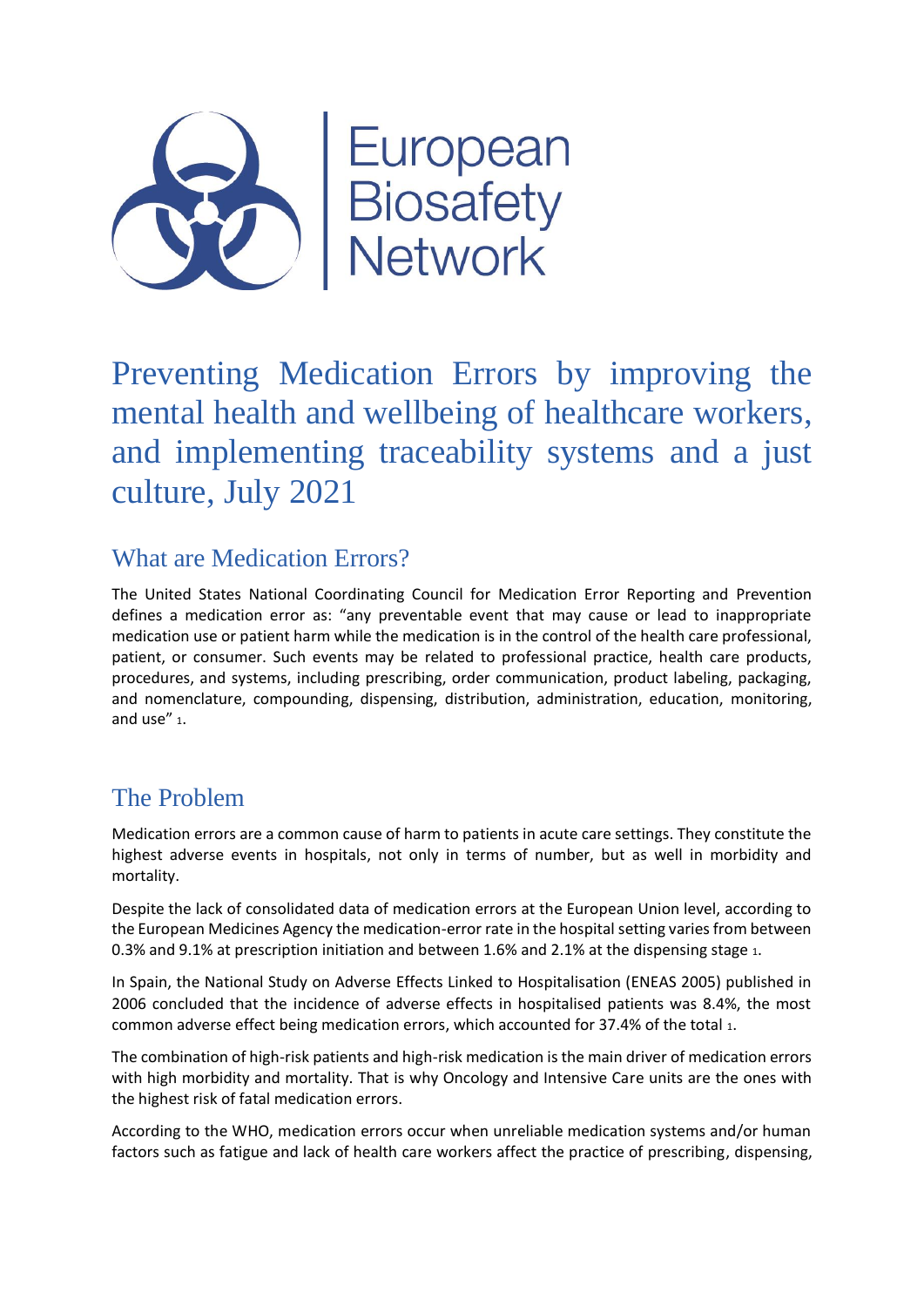administering and monitoring medication. The most frequent errors occur during the medication administration phase in hospitals <sup>3</sup>.

#### **"High workloads and lack of healthcare personnel contribute to 23% of medication errors."**

*The United States National Coordinating Council for Medication Error*

### The Solution

Clinical evidence shows that the introduction of traceability systems in hospitals would allow a significant reduction in medication errors, as well as improve the efficiency and quality of care of nursing staff <sup>1</sup>.

A global initiative called "The Third Global Patient Safety Challenge: Medication Without Harm" aims to reduce medication errors and the associated harm in all countries around the world by 50% within 5 years. In this third challenge, health ministers are invited to establish national plans covering four aspects of the safe use of medication: the involvement of patients and the general public; medicines as products; the education, training and monitoring of health professionals; and medication management systems and practices <sup>3</sup>.

#### The Victims

The main victims of medication errors are the patients who are harmed and their families. However, they are not the only ones affected or who suffer. The health professionals involved directly or indirectly in one adverse event and who suffer emotionally as a consequence, though less visible, are also victims. The term second victim was introduced by Wu in 2000 referring to professionals who are involved in an unavoidable adverse event and who are traumatised by the experience or unable to cope emotionally with the situation. Some years later, Scott et al. (2009) broadened this definition to all health care providers who are involved in an unexpected adverse patient event, medical error or patient-related injury, and become victims in the sense that they are traumatized by it <sup>4</sup>.

According to the available research, the most common emotional reactions of second victims include: anxiety, obnubilation, confusion, difficulty concentrating on tasks, depersonalisation, frustration, guilt, sadness, mood changes, insomnia, constant replaying of the incident, lack of professional confidence, and fear of legal action and loss of reputation <sup>4</sup>.

### **"Fatal errors and those that cause harm are known to haunt health care practitioners throughout their lives."**

The impact of the errors is felt in their private lives, in interactions with professional colleagues and **in the context of their social lives.**

''Fatal errors and those that cause harm are known to haunt health care practitioners throughout their lives.''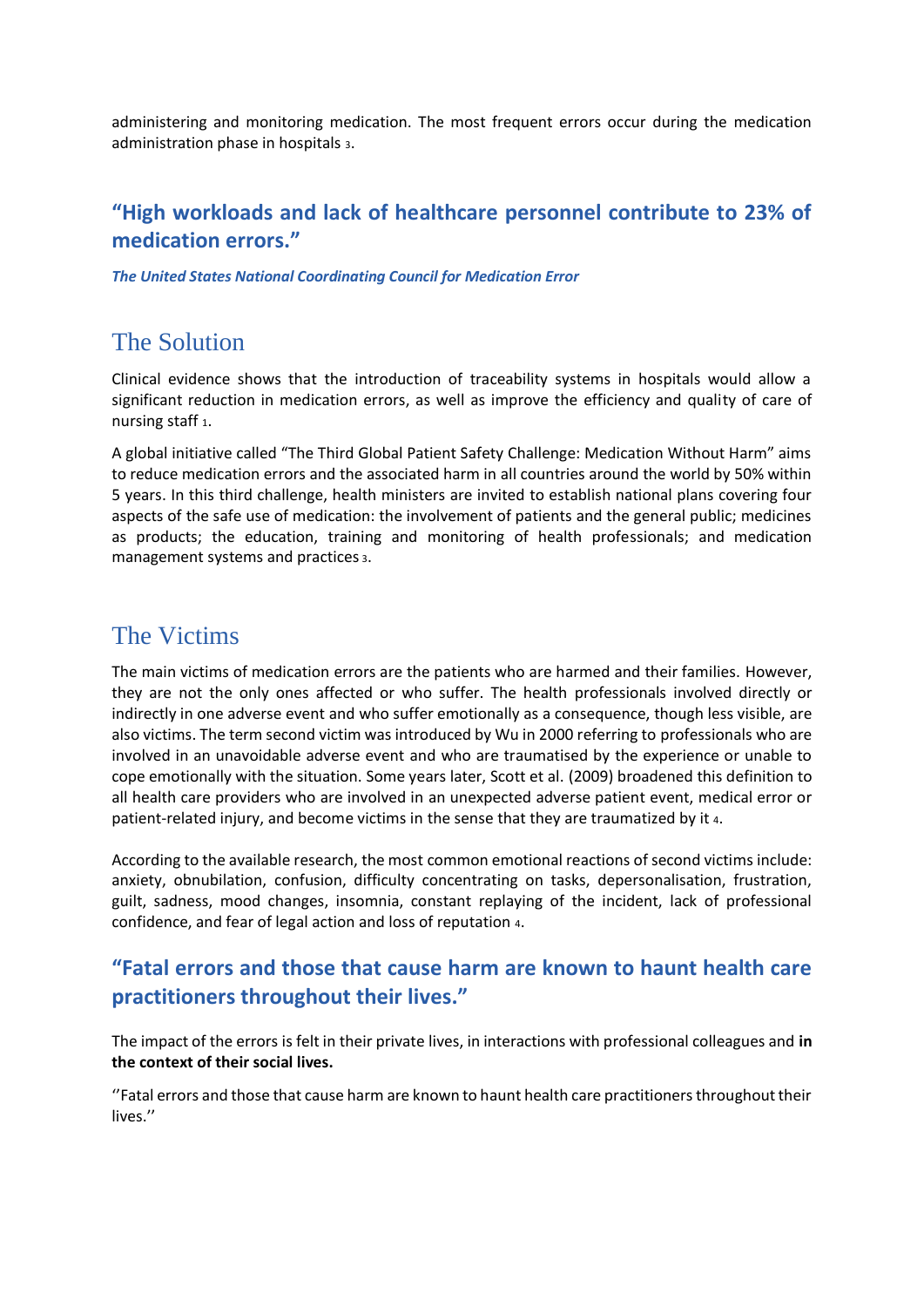### **"Only 5% of clinicians are not closely or directly involved with adverse events during their entire professional careers."**

In terms of the frequency of such events, a study carried out in the USA and Canada with the largest sample of doctors to date (Waterman et al., 2007) indicates that **only 5% of clinicians are not closely or directly involved with adverse events during their entire professional careers.** 4.

In Spain, the Spanish National Study of Adverse Events (ENEAS; Aranaz et al.,2008) and the Adverse Events in Primary Care Study (APEAS; Aranaz et al., 2012) suggest that **every year, 15%** of clinicians are involved in adverse events with relatively serious consequences for patients (medication errors being the most important adverse event) 4.

In a research project titled "Recommendations for providing an appropriate response when patients experience an adverse evento with support for healthcare's second and third victims", 1087 healthcare professionals were interviewed and among this sample, **62.5**% of those working in primary care and **72.5%** of those working in hospitals reported having gone through the second victim experience in the previous 5 years, either directly or indirectly through a colleague 4.

A study published in the American Association of Critical-Care Nurses, May 2021, Volume 30, No 3 provides strong evidence of a link between poor physical and mental health and the occurrence of medication errors. Nearly 40% of critical-care nurses reported some degree of depressive symptoms and more than 50% reported anxiety symptoms. It concludes that the perception of worksite wellness support by critical-care nurses is related to their physical and mental health as well as the number of medical errors made 2.

## Call for Action

#### **1. European observatory on the mental health and wellbeing of healthcare workers**

The introduction of EU wide surveillance and the development of a permanent observatory to deliver detailed and updated information and data on mental health, adverse events and medication errors. The European Biosafety Network is planning to launch a survey on the mental health and wellbeing of healthcare workers and its connection with medication errors, COVID-19 and the development of mental or psychosocial disorders.

#### **2. Promotion of healthcare workers wellbeing and mental health**

The mental health and wellbeing of healthcare workers directly affects their ability to care for patients. Furthermore, if one healthcare worker is suffering from burnout, this can impact the colleagues around them and other members of the healthcare workforce.

The promotion of healthcare worker's wellbeing will improve staff morale and lead to fewer medical errors among hospital employees. It will also improve the worker's lives emotionally, personally, and professionally. Improving the wellbeing of staff by fixing system issues known to cause burnout (eg long shifts, poor staffing ratios), creating wellness cultures and providing evidence-based wellness programmes will also improve the quality of healthcare and patient safety.

**3. Implementation of medication traceability systems** in ALL European hospitals to prevent medication errors and improve efficiency and quality of nursing staff.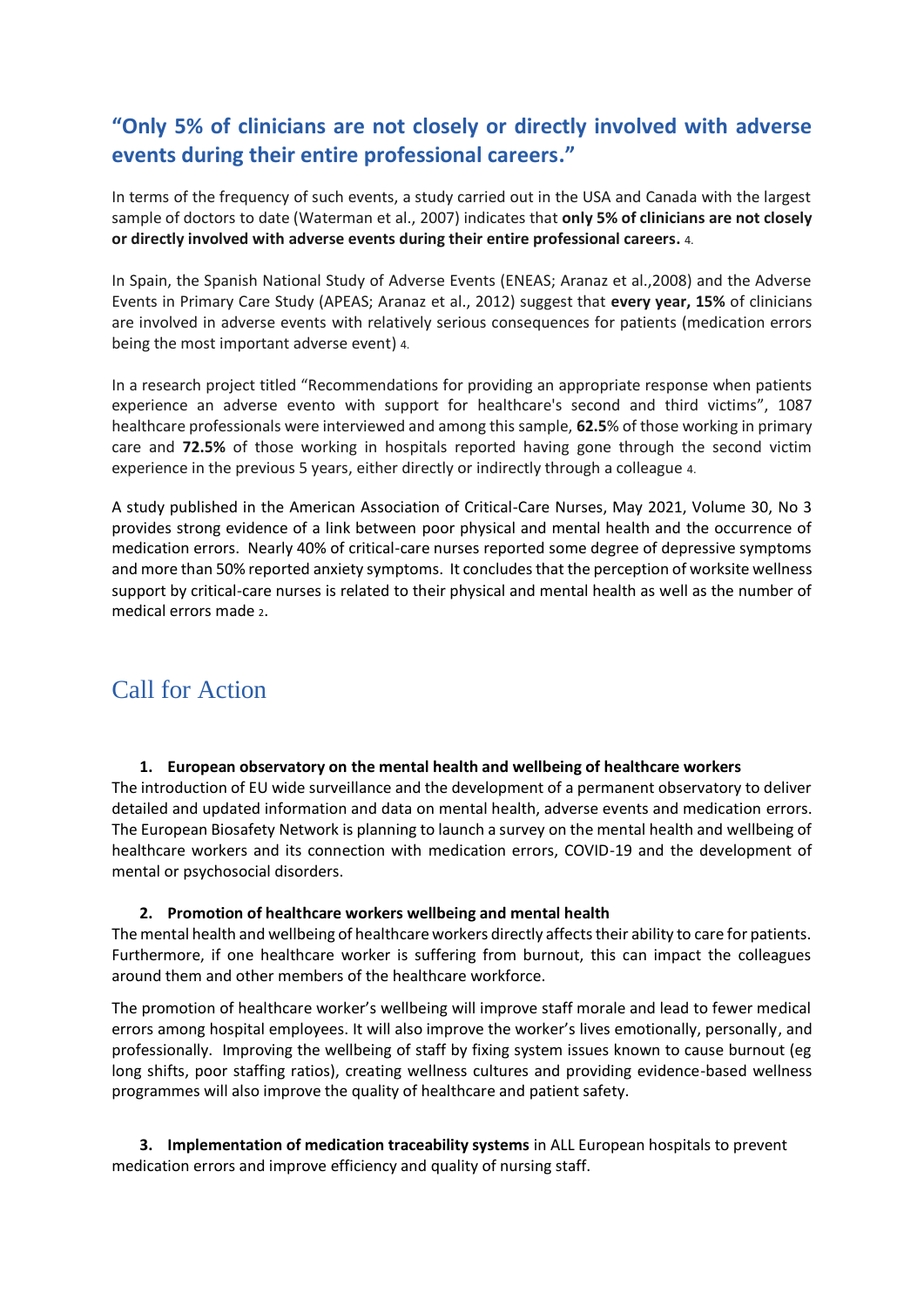The role of medication traceability in preventing such errors in acute care settings is critical <sup>5</sup>.

Studies have shown that Medication traceability technology results in the following benefits <sup>1</sup>:

i.) Being able to retrieve a patient back into the health care system who has received a substandard drug (batch recall of a falsified medicine).

ii.) Reduction in the number of medication and human errors in medication prescription.

iii.) Reduction in medication preparation errors. Medication steps are tracked and the process is stopped if an error is detected. The scanning system double checks the information and sends an alert that something is amiss. Lookalike, soundalike medication contributes to 33% of administration errors.

iv.) Acts as a double check for the nurse. The recommended best practice standard is for two nurses to check IV high-risk medications prior to administration (the four eyes principle) to reduce human error. Barcoded Medication Administration (BCMA) reduces the staffing burden for a second physical check and frees up nursing resources. High workloads and low staffing contribute to 23% of medication administration errors.

v.) Reduces distractions. If a nurse is not interrupted to perform a second check on IV medications then there are less distractions. Distractions (e.g. being pulled away, doing two things at once) contribute to medication errors, resulting in an improper "check".

vi.) Reduces manual documentation. After each administration, nurses have to physically document the time, date and the name of the nurse who administers it. With medication traceability systems this can be done automatically. This applies to invoices processing as well.

vii.) Reduces the number of steps required, as manual steps are automated. Up to 40% of nursing time is spent on administrative tasks (such as documentation) instead of clinical activities.

viii.) Barcode medication administration (BCMA) has the ability to track and trace the entire medication journey, such as alerts to the wrong location.

ix.) If an infusion pump is included in this administration process, BCMA can be used to check administration rates are correctly programmed.

x.) Reduce medication dispensing errors to inpatients and outpatients alike.

xi.) Reduce costs and inefficiencies in managing medication inventory and optimise stocks.

xii.) Better track and trace on medication shortages and use of alternative medications.

**4. Promotion of a "Just Culture" environment** vs "Blame Culture" environment, including nonpunitive surveillance systems to record medication errors in the European Hospitals (Peter Druker "If you can't measure it, you can't improve it").

One organisational approach has been to seek out errors and identify the responsible individual. Individual punishment follows. This punitive approach does not solve the problem. People function within systems designed by an organization. An individual may be at fault, but most frequently the system is also at fault. Punishing people without changing the system only perpetuates the problem rather than solving it. (NCBI)